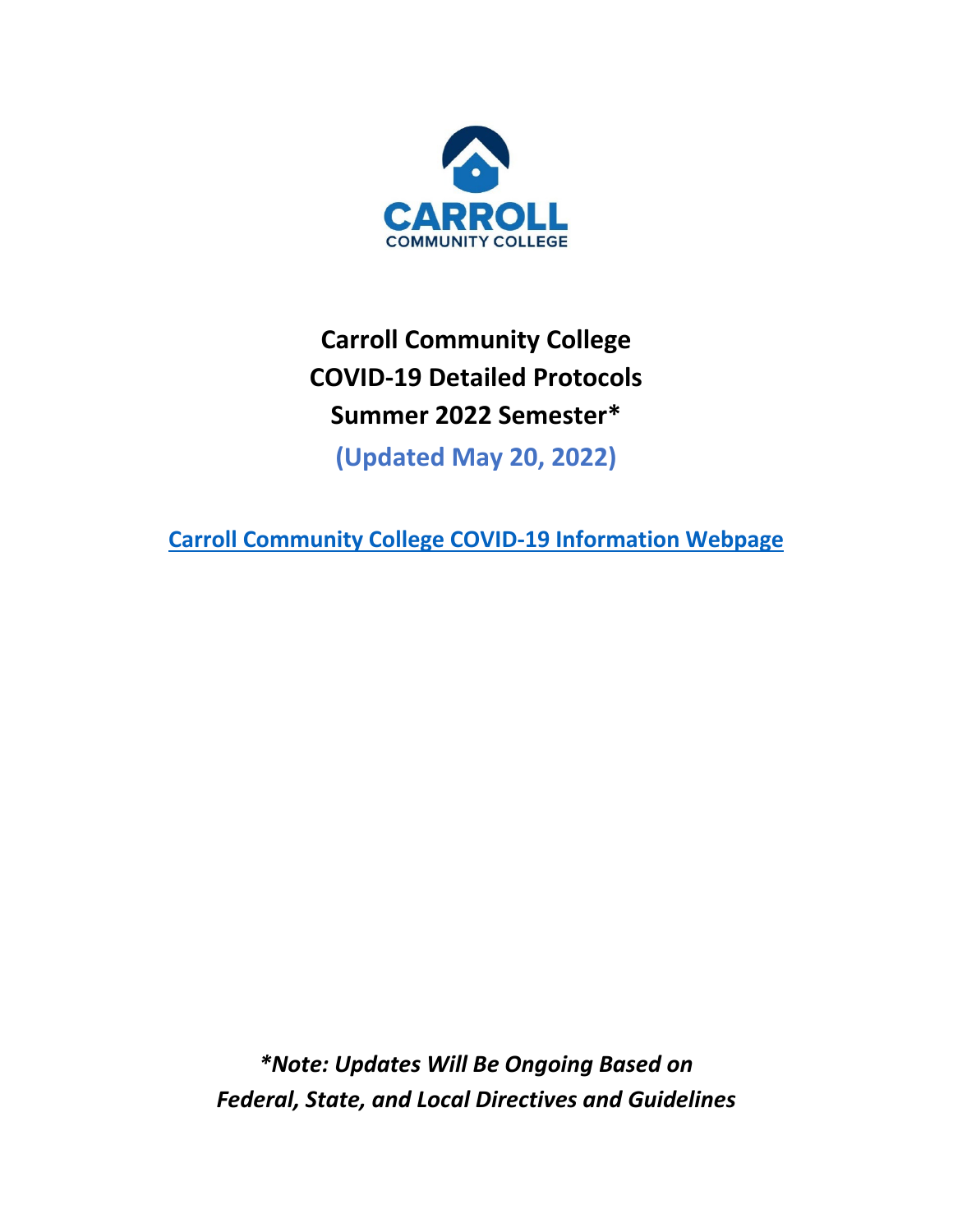# **Table of Contents**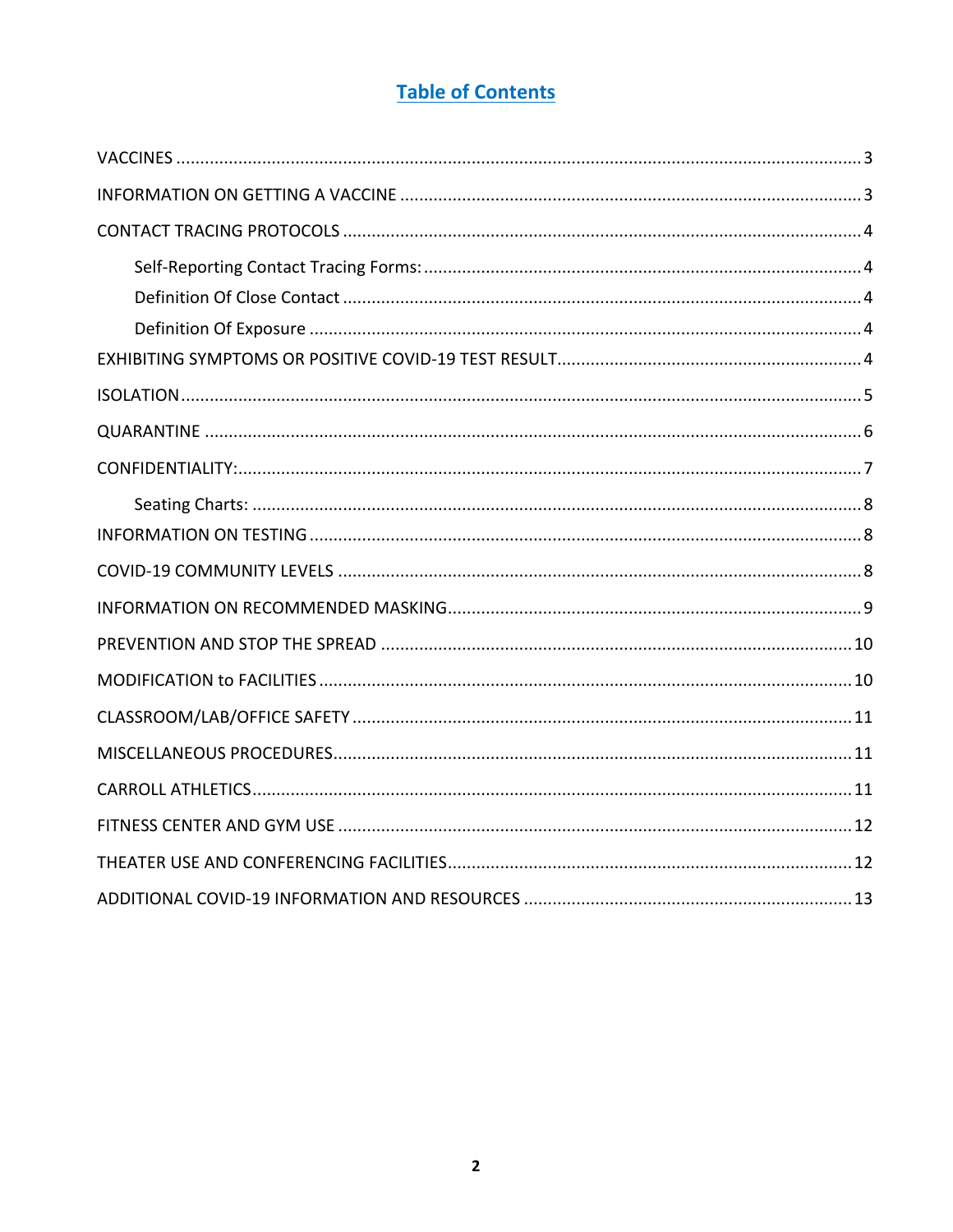# **Masks are recommended but not required**

 pandemic. These procedures are designed to promote safety and mitigate risk for students, faculty, and staff while supporting the need to continue face-to-face in-person education and support the success of all our students in-person and The following Standard Operating Procedures have been reviewed and updated in response to the ongoing COVID-19 virtually.

 The College continues to follow recommendations from the Carroll County Health Department (CCHD), and the CDC. . This plan is subject to modification. For more information please visit[: https://coronavirus.maryland.gov/ a](https://coronavirus.maryland.gov/)nd <https://www.cdc.gov/coronavirus/2019-ncov/index.html>

# <span id="page-2-0"></span>**VACCINES**

 While the College is not requiring students or employees to be fully vaccinated in order to come to campus; Governor Hogan, Carroll County Commissioners, the Maryland Department of Health, the Carroll County Health Department, and the College continue to strongly encourage everyone who is eligible to get fully vaccinated and receive a Booster dose i to help stop the spread of COVID-19 and reduce the pressure on our healthcare system in Carroll County and around the region.

# **Some students and faculty have been required to be fully vaccinated since September 1, 2021. Those include:**

- • All students and faculty in credit Nursing, Physical Therapy Assistant, and National Registry Paramedic Programs are required to be vaccinated.
- • Many non-credit healthcare programs now require students to be vaccinated to ensure placement into clinical rotations. Please visit our health care program pages for more detail. Visit: [Non-Credit Health Care Programs](https://carrollcc.augusoft.net/index.cfm?method=templates.CustomTemplatePreview&ContentID=184)
- • Littlest Learners Child Development Center follows all MSDE Office of Child Care Guidance, including recommended vaccinations for staff, and recommended indoor masking for anyone ages two and older, regardless of vaccination status. Daily screenings will be continued until further notice.

# **For information on how to stay up to date on your vaccination, visit: [CDC Vaccine Recommendations.](file://fs4/data/Public%20Relations/01-LYNDA/01%20COVID%20Sensitive/2022%20Spring/01%20Revised%20Opearting%20Plan%203.1.22/CDC%20Vaccine%20Recommendations)**

### **Definitions:**

- • **Up to date** means a person has received all recommended COVID-19 vaccines, including any booster dose(s) when eligible.
- **Fully vaccinated** means a person has received their primary series of COVID-19 vaccines.

You are up to date with your COVID-19 vaccines when you have followed the current [CDC Vaccine Recommendations,](https://www.cdc.gov/coronavirus/2019-ncov/vaccines/stay-up-to-date.html) [https://www.cdc.gov/coronavirus/2019-ncov/vaccines/stay-up-to-date.html?s\\_](https://www.cdc.gov/coronavirus/2019-ncov/vaccines/stay-up-to-date.html?s). The recommendations will be different depending on your age, your health status, and when you first got vaccinated. Many people who are [immunocompromised](https://www.cdc.gov/coronavirus/2019-ncov/vaccines/recommendations/immuno.html?s_cid=11707:covid%20booster%20immunocompromised:sem.ga:p:RG:GM:gen:PTN:FY22) may need an additional dose as part of their primary vaccine series.

indicators and metrics used for COVID-19 community level in your **county. For the most accurate and up-to-date** data for any county or state, visit the relevant the Carroll County Health Department's COVID-19 webpage: https://cchd.maryland.gov/ Visit [COVID Data Tracker\\*](https://covid.cdc.gov/covid-data-tracker/#datatracker-home) ,https://www.google.com/search?q=covid+data+tracker&rlz=1C1GCEA\_to learn more about the

 \* COVID Data Tracker may display data that differ from state and local websites. This can be due to differences in how data were collected, how metrics were calculated, or the timing of web updates.

### <span id="page-2-1"></span>**INFORMATION ON GETTING A VACCINE**

 **To register, visit: [https://cchd.maryland.gov/registration-links/.](https://cchd.maryland.gov/registration-links/)** While registration is preferred, the CCHD will welcome walk-in if space allows. The Vaccination Clinics on campus are open to the public; however, please bring your College Id or other photo ID to the clinic. You will be expected to wait a minimum of 15 minutes after you receive your dose before leaving the clinic. Please make sure to leave plenty of time between your vaccine and class/work obligations.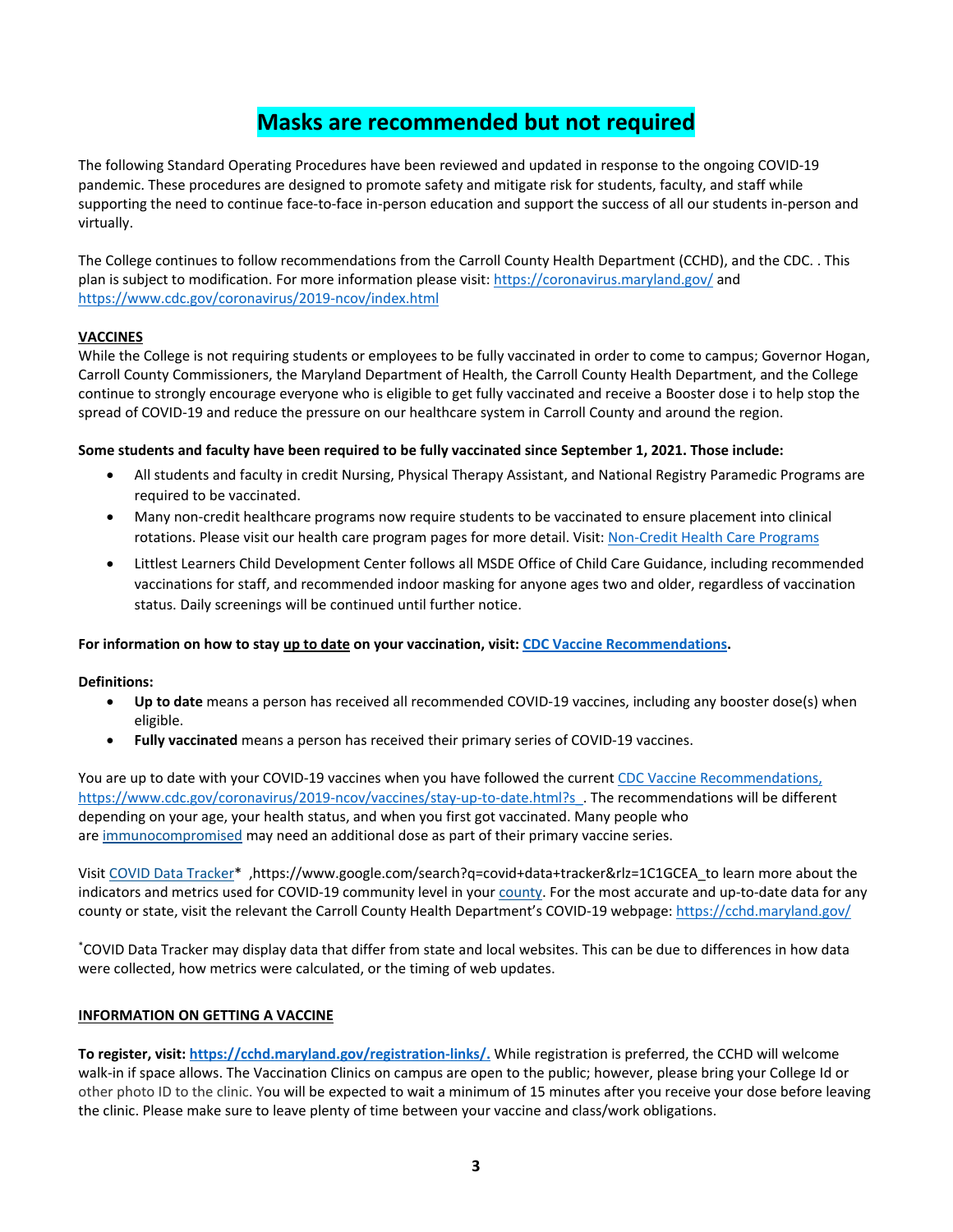For general information regarding vaccines, visit the Carroll County Health Department (CCHD): <https://cchd.maryland.gov/covid-19-vaccination/>

It's easy to find a vaccine. You can visit the CDC<https://www.vaccines.gov/>and search by zip code or type of vaccine. If you to prefer to go to a Carroll County Health Department clinic, call 410-876-4848 or visit [https://cchd.maryland.gov/registration-links/.](https://cchd.maryland.gov/registration-links/)

### <span id="page-3-0"></span>**CONTACT TRACING PROTOCOLS**

 Carroll Community College follows the CDC's reduced isolation and quarantining guidelines that were updated on January 20, 2022. These are also the recommended guidelines of the Carroll County Health Department's Contact Tracing team. All College employees and students are expected to follow these guidelines until further notice. For more information visit: [https://www.cdc.gov/coronavirus/2019-ncov/your-health/quarantine-isolation.html.](https://www.cdc.gov/coronavirus/2019-ncov/your-health/quarantine-isolation.html)

#### <span id="page-3-1"></span>*Self-Reporting Contact Tracing Forms:*

 **Employees** must fill out th[e Employee Self-Reporting COVID-19 Contact Tracing Form](https://forms.office.com/r/p4Pk9tcHSm) whether you tested positive, have been in close contact with someone who is positive/suspected of being positive, or you are only exhibiting symptoms of COVID-19. Please err on the side of caution and self-report so the College's Contact Tracing Team can provide guidance.

 **Credit Students** must fill out the [Credit Student Self-Reporting COVID-19 Contact Tracing Form](https://forms.office.com/r/gbtiZHFe38) whether you tested positive, have been in close contact with someone who is positive/suspected of being positive, or you are only exhibiting symptoms of COVID-19. Please err on the side of caution and self-report so the College's Contact Tracing Team can provide guidance.

 **Non-Credit Students** must fill out the [Non-Credit Student Self-Reporting COVID-19 Contact Tracing Form w](https://forms.office.com/pages/responsepage.aspx?id=I8-J3iAH-UKb_3AEhnHbG0h4Z2hJ5FdMgfObh-oaJbtUMzUzM1hSVVIzRFY5TU9GSlROT1dETVlZSiQlQCN0PWcu)hether you tested positive, have been in close contact with someone who is positive/suspected of being positive, or you are only exhibiting symptoms of COVID-19. Please err on the side of caution and self-report so the College's Contact Tracing Team can provide guidance.

For questions related to contact tracing, employees should reach out the **HR@carrollcc.edu.** Credit and Non-Credit Students should contact Dr. DaVida Anderson at <u>danderson3@carrollcc.edu</u>. Students may also receive follow-up emails from [StudentCareCovidResponseTeam@carrollcc.edu.](mailto:%3CStudentCareCovidResponseTeam@carrollcc.edu)

#### <span id="page-3-2"></span>*Definition Of Close Contact*

 Someone who was less than 6 feet away from an infected person (laboratory-confirmed or a clinical diagnosis) for a cumulative total of 15 minutes or more over a 24-hour period. For example, three individual 5-minute exposures for a total of 15 minutes.

#### <span id="page-3-3"></span> *Definition Of Exposure*

 Contact with someone infected with SARS-CoV-2, the virus that causes COVID-19, in a way that increases the likelihood of getting infected with the virus.

#### <span id="page-3-4"></span>**EXHIBITING SYMPTOMS OR POSITIVE COVID-19 TEST RESULT**

#### **DO NOT COME TO CAMPUS IF YOU:**

- a. Test Positive for COVID-19; or
- b. Received a call from a Health Department Contact Tracer and are asked to quarantine or isolate; or
- c. Have a temperature reading of 100.4 or higher or other COVID-19 symptoms.

#### **If you have ANY of the following symptoms, which can range from mild to severe illness, you are required to stay home or immediately leave Carroll Community College's campus:**

- a. A temperature reading of 100.4 or above or feeling feverish
- b. Chills
- c. Unexplained Cough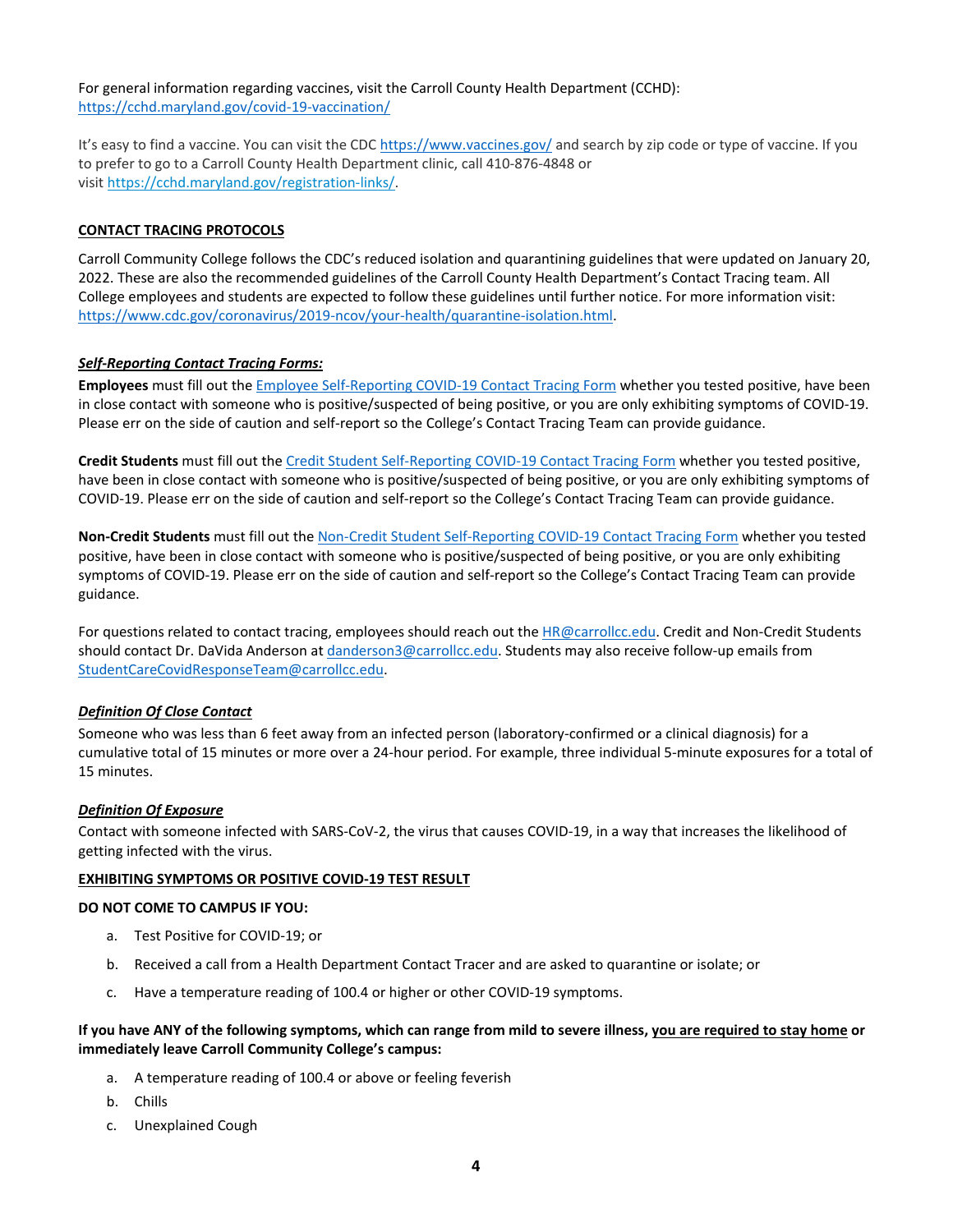- d. Shortness of breath or difficulty breathing**\***
- e. Fatigue
- f. Muscle or body aches
- g. Unexplained Headache
- h. New loss of taste or smell
- i. Sore throat
- j. Unexplained Congestion or runny nose
- k. Nausea or vomiting
- l. Diarrhea
- m. Key Omicron symptoms are upper respiratory including really sore throat, cough, and congestion.

 **\*** Seek emergency medical care immediately if you have any of the following emergency warning signs of COVID-19: trouble breathing, persistent pain or pressure in the chest, confusion, inability to wake or stay awake, and/or bluish lips or face.

 This list does not include all possible symptoms. The CDC will continue to update this list as we learn more about COVID-19. Visit: https://www.cdc.gov/coronavirus/2019-ncov/symptoms-testing/symptoms.html

 campus due to symptoms of illness. Students should also contact Dr. DaVida Anderson, Director of Student Care & Integrity, at [danderson3@carrollcc.edu.](mailto:danderson3@carrollcc.edu) Employees should send questions about leave time to HR@carrollcc.edu. Students are asked to contact instructors virtually to notify them you have been required to stay home or immediately leave

# <span id="page-4-0"></span>**ISOLATION**

 Isolation **is used to separate people with confirmed or suspected COVID-19 from those without COVID-19. People in isolation** should stay home until it's safe for them to be around others. At home, anyone sick or infected should separate from others or wear [a well-fitting mask w](https://www.cdc.gov/coronavirus/2019-ncov/your-health/effective-masks.html)hen they need to be around others.

 **Calculating Isolation:** Day 0 is your first day of symptoms or a positive viral test. Day 1 is the first full day after your symptoms developed or your test specimen was collected. If you have COVID-19 or have symptoms, isolate for at least 5 days.

### **IF YOU** *test Positive for COVID-19, regardless of vaccination status:*

- • Fill out the appropriate College's COVID-19 Self-Reporting Tool as noted above on page 7. Student links can also be found on the College's [COVID-19 Information Page.](https://www.carrollcc.edu/resources/health-wellness-safety/covid-19-information-page/) Employee link can be found on the College portal.
- **Stay home for 5 days an[d isolate f](https://www.cdc.gov/coronavirus/2019-ncov/your-health/quarantine-isolation.html)rom others in your home. Do not come back to campus unless you have received the required approval from College officials**. If you are a student, approval must come from Dr. DaVida Anderson, Director of Student Care and Integrity, or the **[Student Care Covid Response Team](mailto:StudentCareCovidResponseTeam@carrollcc.edu)**. Employees will receive approvals  from Human Resources.
- Wear a well-fitted mask if you must be around others in your home.
- Ending isolation if you had symptoms [End isolation after 5 full days](https://www.cdc.gov/coronavirus/2019-ncov/your-health/quarantine-isolation.html) if you are fever-free for 24 hours (without the use of fever-reducing medication) and your symptoms are improving. **Do not come back to campus unless you have received the required approvals from College officials.**
- • Ending isolation if you did NOT have symptoms [End isolation after at least 5 full days a](https://www.cdc.gov/coronavirus/2019-ncov/your-health/quarantine-isolation.html)fter your positive test. **Do not come back to campus unless you have received the required approvals from College officials.**
- If you were severely ill with COVID-19: You should isolate for at least 10 days. Consult your doctor before ending  [isolation.](https://www.cdc.gov/coronavirus/2019-ncov/your-health/quarantine-isolation.html) It's possible your isolation could be extended. **Do not come back to campus unless you have received the required approval from College officials.** *Regardless of symptoms, wear a well-fitted mask for 10 full days any time you are around others inside your home or in public. Do not go to places where you are unable to wear a mask.*
- [Do not travel.](https://www.cdc.gov/coronavirus/2019-ncov/travelers/index.html#do-not-travel)
- Avoid being around people who are at high risk.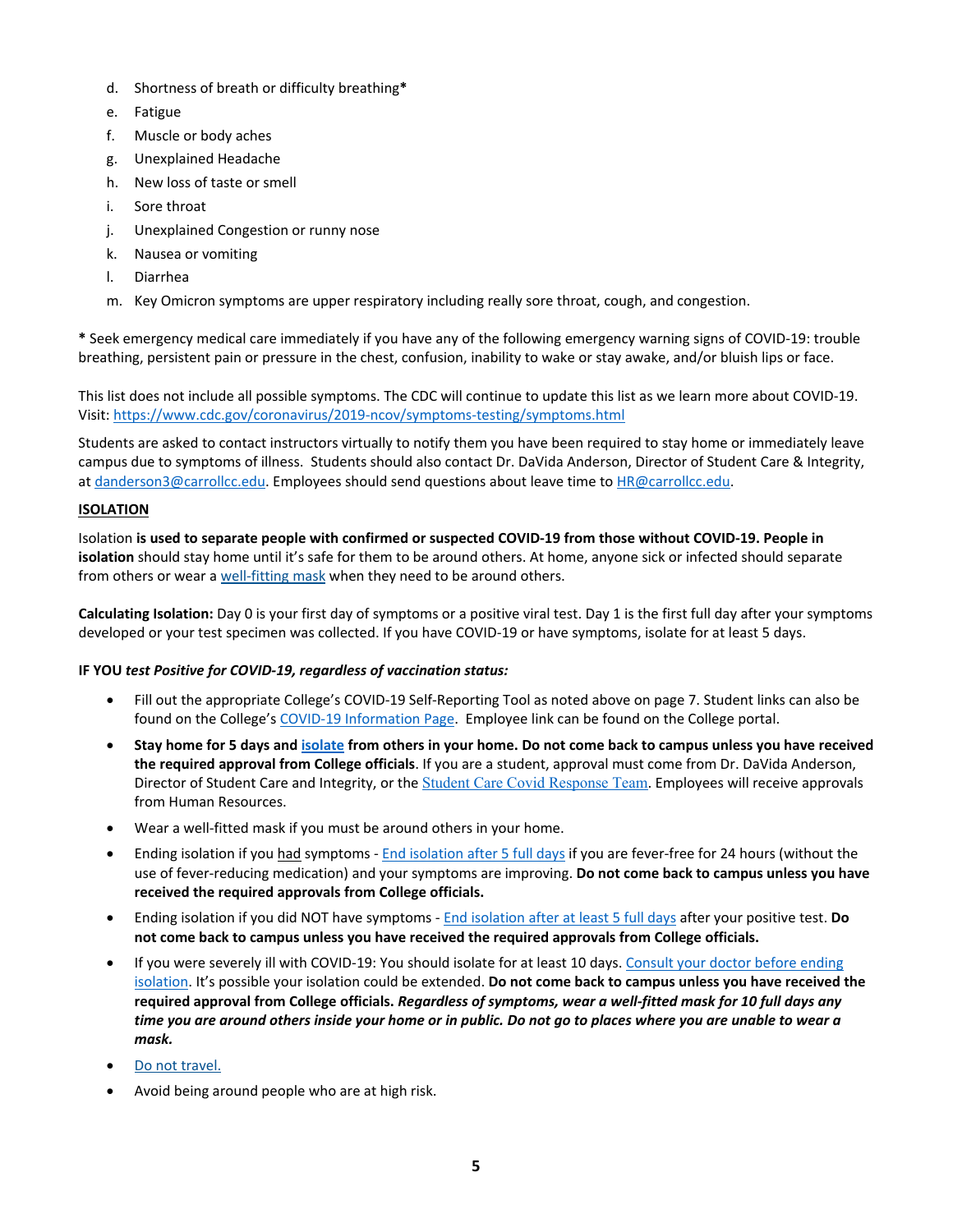# *What to do for isolation:*

 People in isolation should stay in a specific "sick room" or area and use a separate bathroom if available. Everyone who has presumed or confirmed COVID-19 should stay home and isolate from other people for at least 5 full days (day 0 is the first day of symptoms or the date of the day of the positive viral test for asymptomatic persons). They should wear a mask when around others at home and in public for an additional 5 days.

- Monitor your *symptoms*. If you have an *emergency warning sign* (including trouble breathing), seek emergency medical care immediately.
- Stay in a separate room from other household members, if possible.
- Use a separate bathroom, if possible.
- Take steps t[o improve ventilation at home,](https://www.cdc.gov/coronavirus/2019-ncov/prevent-getting-sick/Improving-Ventilation-Home.html#:%7E:text=However%2C%20if%20a%20visitor%20needs,getting%20and%20spreading%20COVID%2D19.) if possible.
- Avoid contact with other members of the household and pets.
- Don't share personal household items, like cups, towels, and utensils.
- Wear a [well-fitting mask w](https://www.cdc.gov/coronavirus/2019-ncov/your-health/effective-masks.html)hen you need to be around other people.

# <span id="page-5-0"></span>**QUARANTINE**

 **Quarantine** is a strategy used to prevent transmission of COVID-19 by keeping people who have been i[n close contact](https://www.cdc.gov/coronavirus/2019-ncov/php/contact-tracing/contact-tracing-plan/appendix.html#contact) with someone with COVID-19 apart from others.

 Calculating Quarantine: The date of your exposure is considered day 0. Day 1 is the first full day after your last contact with a person who has had COVID-19. Stay home and away from other people for at least 5 days. Learn why CDC updated guidance [for the general public.](https://www.cdc.gov/coronavirus/2019-ncov/if-you-are-sick/quarantine-isolation-background.html)

# *If you had close contact with someone with COVID-19 and you are in one of the following groups, you do not need to quarantine if:*

- You ar[e up to date w](https://www.cdc.gov/coronavirus/2019-ncov/vaccines/stay-up-to-date.html)ith your COVID-19 vaccines.
- You had confirmed COVID-19 within the last 90 days (meaning you tested positive using [a viral test\)](https://www.cdc.gov/coronavirus/2019-ncov/symptoms-testing/testing.html). o **Note**: You still need approval from College officials. Read the information below.
- **1. IF YOU w***ere exposed to COVID-19 and are NOT [up-to-date o](https://www.cdc.gov/coronavirus/2019-ncov/vaccines/stay-up-to-date.html)n COVID-19 vaccinations or uncomfortable sharing your vaccination status:* 
	- • Fill out the appropriate College's COVID-19 Self-Reporting Tool as noted above on page 7. Student links can also be found on the College's [COVID-19 Information Page.](https://www.carrollcc.edu/resources/health-wellness-safety/covid-19-information-page/) Employee link can be found on the portal.
	- **Do not come back to campus unless you have received the required approval from College officials.** If you are a student, approval must come from Dr. DaVida Anderson, Director of [Student Care](mailto:StudentCareCovidResponseTeam@carrollcc.edu) and Integrity, or the Student Care [Covid Response Team](mailto:StudentCareCovidResponseTeam@carrollcc.edu). Employees will receive approval from Human Resources.
	- **Stay home an[d quarantine f](https://www.cdc.gov/coronavirus/2019-ncov/your-health/quarantine-isolation.html#quarantine)or at least 5 full days.**
	- Wear a well-fitted mask if you must be around others in your home.
	- **Even if you don't develop symptoms, get a PCR test at least 5 days after you last had close contact with someone with COVID-19. (Rapid and Home Tests are not accepted.)**
	- After quarantine watch for symptoms until 10 days after you last had close contact with someone with COVID-19.
	- [Avoid travel](https://www.cdc.gov/coronavirus/2019-ncov/travelers/index.html#do-not-travel) a full 10 days after you last had close contact with someone with COVID-19.
	- **If you develop symptoms, [Isolate](https://www.cdc.gov/coronavirus/2019-ncov/your-health/quarantine-isolation.html#isolate) immediately and get a PCR test. (Rapid and Home Test results are not accepted.)**
	- Continue to stay home until you know the results. Wear a well-fitted mask around others.
	- Take precautions until day 10.
	- **Wear a well-fitted mask for 10 full days any time you are around others inside your home or in public. Do not go to places where you are unable to wear a mask.**
	- If you must travel during days 6-10, [take precautions](https://www.cdc.gov/coronavirus/2019-ncov/travelers/index.html#do-not-travel)**.**
	- Avoid being around people who are at high risk.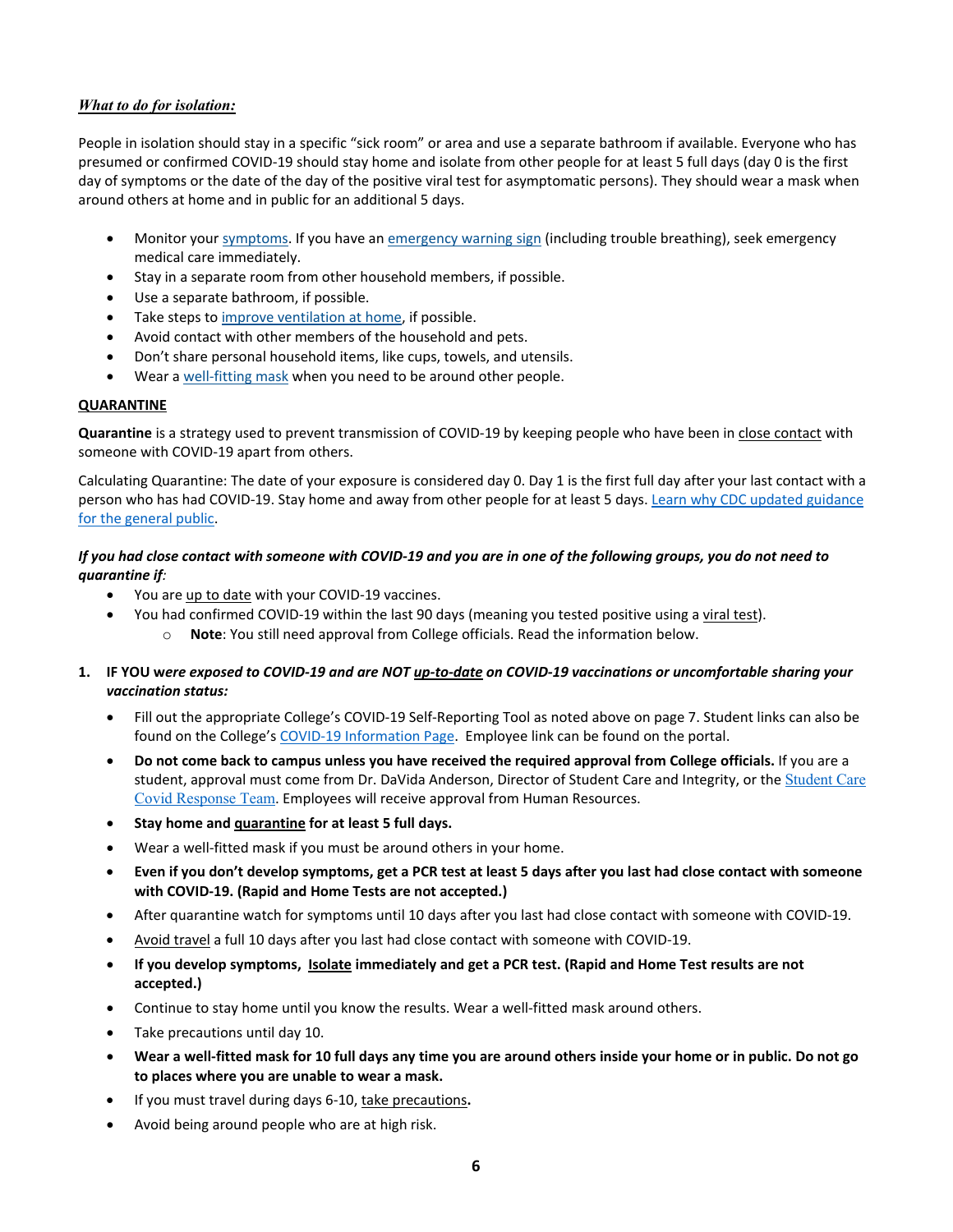# **2. IF YOU** *were exposed to COVID-19 and ar[e up-to-date](https://www.cdc.gov/coronavirus/2019-ncov/vaccines/stay-up-to-date.html) on COVID-19 vaccinations:*

- • Fill out the appropriate College's COVID-19 Self-Reporting Tool as noted above on page 7. Student links can also be found on the College's [COVID-19 Information Page.](https://www.carrollcc.edu/resources/health-wellness-safety/covid-19-information-page/) Employee link can be found on the portal.
- **Do not come back to campus unless you have received the required approval from College officials.** If you are a student, approval must come from Dr. DaVida Anderson, Director of [Student Care](mailto:StudentCareCovidResponseTeam@carrollcc.edu) and Integrity, or the Student Care [Covid Response Team](mailto:StudentCareCovidResponseTeam@carrollcc.edu). Employees will receive approval from Human Resources.
- **No quarantine -** You do not need to stay home **unless** you develop symptoms.
- **Get a PCR or Rapid test even if you don't develop symptoms, get tested at least 5 days after you last had close contact with someone with COVID-19.** (PCR is preferred, Home Tests are not accepted for negative results.)
- Watch for symptoms until 10 days after you last had close contact with someone with COVID-19.
- **If you develop symptom[s isolate](https://www.cdc.gov/coronavirus/2019-ncov/your-health/quarantine-isolation.html#isolate) immediately and get a PCR or Rapid test.** (PCR is preferred, Home Tests are not accepted for negative results.)
- Continue to stay home until you know the results. Wear a well-fitted mask around others.
- *Regardless of symptoms, wear a well-fitted mask for 10 full days any time you are around others inside your home or in public. Do not go to places where you are unable to wear a mask.*
- [Take precautions if traveling.](https://www.cdc.gov/coronavirus/2019-ncov/travelers/index.html#do-not-travel)
- Avoid being around people who are at high risk.
- **3. IF YOU** *were exposed to COVID-19 and had confirmed COVID-19 within the past 90 days (you tested positive using a viral test):* 
	- • Fill out the appropriate College's COVID-19 Self-Reporting Tool as noted above on page 7. Student links can also be found on the College's [COVID-19 Information Page.](https://www.carrollcc.edu/resources/health-wellness-safety/covid-19-information-page/) Employee link can be found on the portal.
	- **Do not come back to campus unless you have received the required approval from College officials.** If you are a student, approval must come from Dr. DaVida Anderson, Director of [Student Care](mailto:StudentCareCovidResponseTeam@carrollcc.edu) and Integrity, or the Student Care [Covid Response Team](mailto:StudentCareCovidResponseTeam@carrollcc.edu). Employees will receive approval from Human Resources.
	- **No quarantine -** You do not need to stay home **unless** you develop symptoms.
	- Watch for symptoms until 10 days after you last had close contact with someone with COVID-19.
	- **If you develop symptoms, [isolate i](https://www.cdc.gov/coronavirus/2019-ncov/your-health/quarantine-isolation.html#isolate)mmediately and get a PCR or Rapid test.** (PCR is preferred, Home Tests are not accepted for negative results.)
	- **Continue to stay home until you know the results.** Wear a well-fitted mask around others.
	- *Regardless of symptoms, wear a well-fitted mask for 10 full days any time you are around others inside your home or in public. Do not go to places where you are unable to wear a mask.*
	- [Take precautions if traveling.](https://www.cdc.gov/coronavirus/2019-ncov/travelers/index.html#do-not-travel)
	- • Avoid being around people who are at high risk.
		- o For more information, go to:https://www.cdc.gov/coronavirus/2019-ncov/if-you-are-sick/quarantine.html

#### <span id="page-6-0"></span>**CONFIDENTIALITY:**

 Students and employees protected personal information will remain confidential per guidelines under FERPA, HIPAA, and state confidentiality laws. It will only be disclosed when necessary to protect public health and will be limited to a need-toknow basis.

 To maintain confidentiality, students and employees will not be provided the name of the person who may have exposed them to COVID-19; however, they will receive notification they've potentially been exposed along with instructions on next step actions they are required to take as part of the College's Contact Tracing Protocols.

 Contact tracing for COVID-19 positive results (and related close contacts) will also be conducted through the Carroll County Health Department (CCHD) or the County of residency. If a contact tracer reaches out to you directly, **please let the tracer know you are a student or employee of the College**. The College also communicates daily with the CCHD.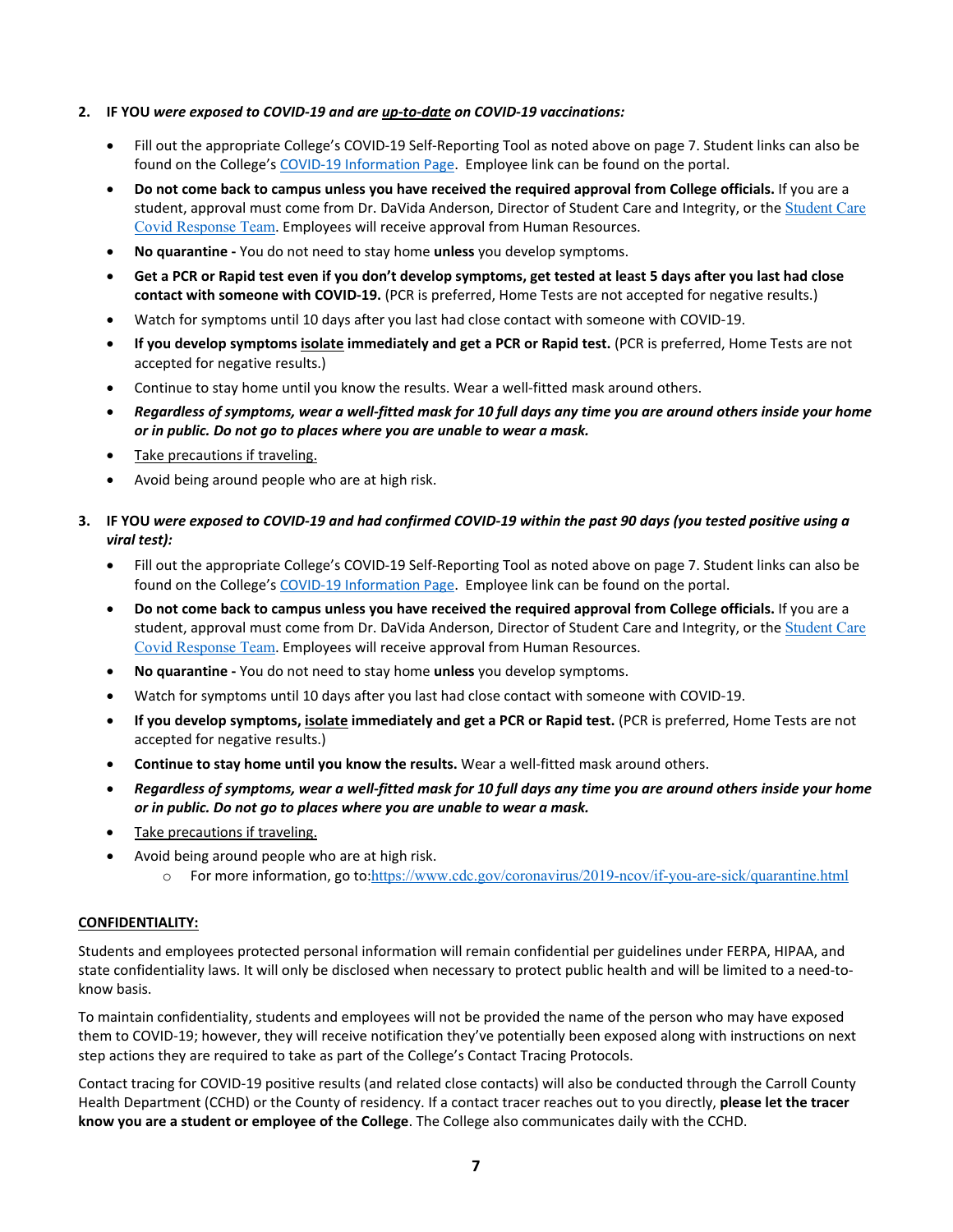Students are to reach out directly to instructors to ensure continuity of instruction. Academic progress is still the student's responsibility. Please make immediate arrangements with your professor(s) regarding schoolwork and attending class remotely (depending on the course). For upcoming proctored exams, please contact your professor(s) so they can determine if you can take your test remotely or make arrangements through the testing center once you can return to campus to take your exams. If a student has additional concerns, please contact Dr. DaVida Anderson, Director of Student Care and Integrity, directly by email at [danderson3@carrollcc.edu.](mailto:danderson3@carrollcc.edu)

 When a student's COVID-19 test result documentation is received by Dr. DaVida Anderson, Director of Student Care and Integrity, or th[e Student Care Covid Response Team,](mailto:StudentCareCovidResponseTeam@carrollcc.edu) a final release date will be determined, and an email will be sent to the student that includes the date the student is approved to return to campus. Professors/Instructors for in-person classes only will be copied on the student's release note.

# <span id="page-7-0"></span>*Seating Charts:*

 The CCHD has requested all credit and non-credit faculty create seating charts for all in-person classes to expedite contact tracing efforts. When possible, students should be instructed to remain in those seats for the duration of their course. If that's not possible, please create a new seating chart as necessary. Please include a comment indicating if students are more or less than 6 ft apart. Instructors should be prepared to share course seating charts upon request. Internal requests will most often come from Dr. DaVida Anderson, Director of Student Care & Integrity, or the Student Care Covid Response Team, Sharing of attendance and seating charts will be on a need-to-know basis.

# <span id="page-7-1"></span>**INFORMATION ON TESTING**

 To ensure the safety of all who enter our campus, we strongly encourage you to be tested if you exhibit any symptoms associated with COVID-19.

 Information on COVID-19 testing is available online on the Carroll County Health Department (CCHD) website <https://cchd.maryland.gov/covidtesting/>and the Maryland state websit[e http://covidtest.maryland.gov/.](http://covidtest.maryland.gov/) Many urgent care centers, clinics, and pharmacies are offering COVID-19 testing; however, please expect longer wait times given the rise and the rapid spread of the Omicron Variant. Be sure the facility you choose offers the type of test you need and check for insurance coverage and possible charges for provider appointments.

# <span id="page-7-2"></span>**COVID-19 COMMUNITY LEVELS**

[COVID-19 Community Levels a](https://www.cdc.gov/coronavirus/2019-ncov/science/community-levels.html)re a new tool to help communities decide what prevention steps to take based on the latest data. Levels can be low, medium, or high and are determined by looking at hospital beds being used, hospital admissions, and the total number of new COVID-19 cases in an area. Take precautions to protect yourself and others from COVID-19 based on the COVID-19 Community Level in your area.

 The COVID-19 community level is determined by the higher of the new admissions and inpatient beds metrics, based on the current level of new cases per 100,000 population in the past 7 days

 **At all levels, people can wear a mask based on personal preference, informed by personal level of risk. People with symptoms, a positive test, or exposure to someone with COVID-19 should wear a mask.** 

| COVID-19<br><b>Community</b><br>level | Individual- and household-level prevention behaviors                                                                                                  |
|---------------------------------------|-------------------------------------------------------------------------------------------------------------------------------------------------------|
|                                       | Stay up to date with COVID-19 vaccines and boosters<br>$\bullet$                                                                                      |
| Low                                   | Maintain improved ventilation throughout indoor spaces when possible<br>٠                                                                             |
|                                       | Follow CDC recommendations for isolation and quarantine, including getting tested if you are exposed to<br>٠<br>COVID-19 or have symptoms of COVID-19 |
|                                       | If you are immunocompromised or high risk for severe disease<br>$\bullet$                                                                             |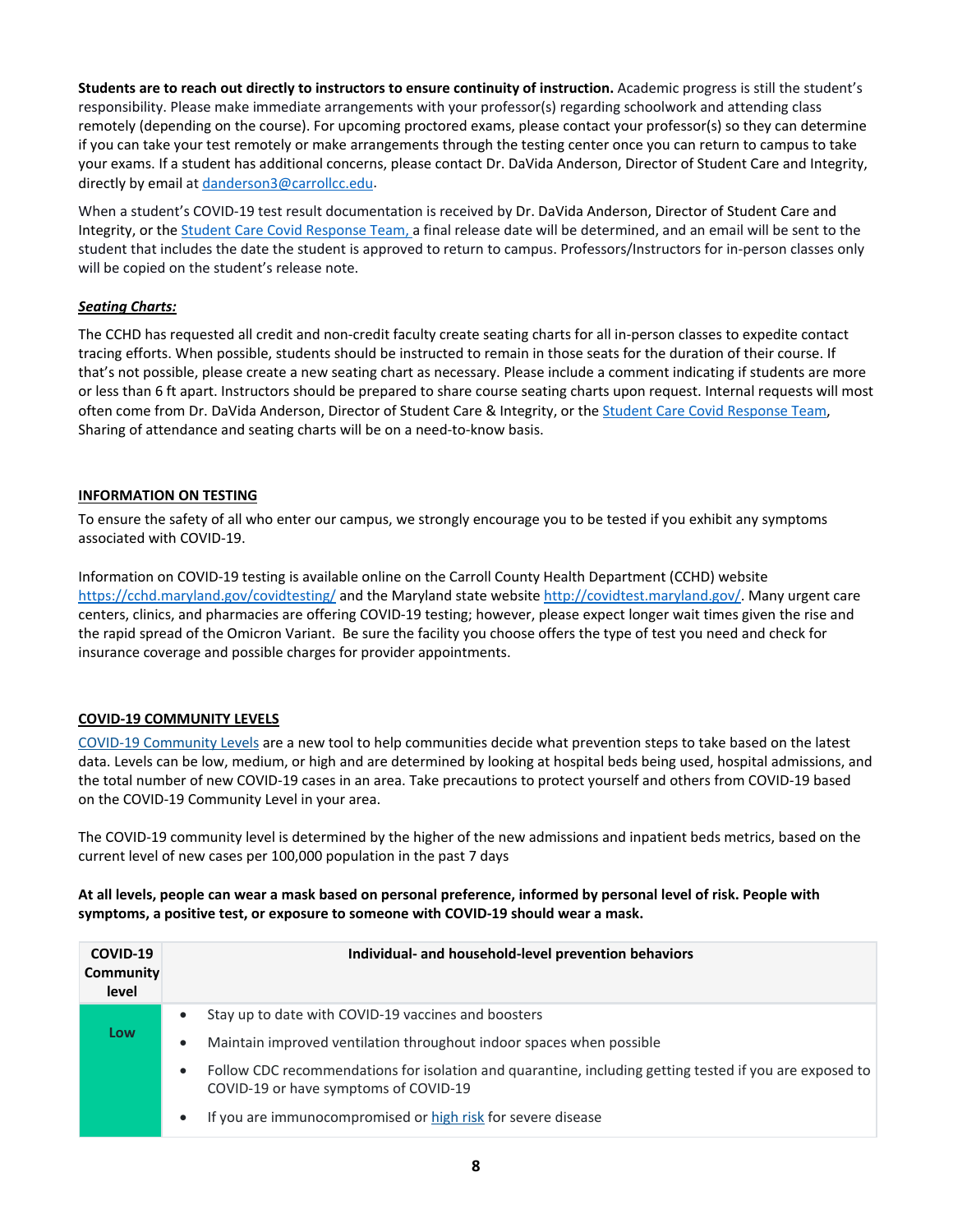| COVID-19<br>Community<br>level | Individual- and household-level prevention behaviors                                                                                                                      |
|--------------------------------|---------------------------------------------------------------------------------------------------------------------------------------------------------------------------|
|                                | Have a plan for rapid testing if needed (e.g., having home tests or access to testing)<br>$\circ$                                                                         |
|                                | Talk to your healthcare provider about whether you are a candidate for treatments like oral<br>$\circ$<br>antivirals, PrEP, and monoclonal antibodies                     |
|                                | If you are immunocompromised or high risk for severe disease                                                                                                              |
| <b>Medium</b>                  | Talk to your healthcare provider about whether you need to wear a mask and take other<br>$\circ$<br>precautions (e.g., testing)                                           |
|                                | Have a plan for rapid testing if needed (e.g., having home tests or access to testing)<br>$\circ$                                                                         |
|                                | Talk to your healthcare provider about whether you are a candidate for treatments like oral<br>$\circ$<br>antivirals, PrEP, and monoclonal antibodies                     |
|                                |                                                                                                                                                                           |
| <b>Medium</b>                  | If you have household or social contact with someone at high risk for severe disease                                                                                      |
| Cont.                          | consider self-testing to detect infection before contact<br>$\circ$                                                                                                       |
|                                | consider wearing a mask when indoors with them<br>$\circ$                                                                                                                 |
|                                | Stay up to date with COVID-19 vaccines and boosters<br>$\bullet$                                                                                                          |
|                                | Maintain improved ventilation throughout indoor spaces when possible<br>$\bullet$                                                                                         |
|                                | Follow CDC recommendations for isolation and quarantine, including getting tested if you are exposed to<br>$\bullet$<br>COVID-19 or have symptoms of COVID-19             |
| <b>High</b>                    | Wear a well-fitting mask <sup>1</sup> indoors in public, regardless of vaccination status (including in K-12 schools and<br>$\bullet$<br>other indoor community settings) |
|                                | If you are immunocompromised or high risk for severe disease<br>$\bullet$                                                                                                 |
|                                | Wear a mask or respirator that provides you with greater protection<br>$\circ$                                                                                            |
|                                | Consider avoiding non-essential indoor activities in public where you could be exposed<br>$\circ$                                                                         |
|                                | Talk to your healthcare provider about whether you need to wear a mask and take other<br>$\circ$<br>precautions (e.g., testing)                                           |
|                                | Have a plan for rapid testing if needed (e.g., having home tests or access to testing)<br>$\circ$                                                                         |
|                                | Talk to your healthcare provider about whether you are a candidate for treatments like oral<br>$\circ$<br>antivirals, PrEP, and monoclonal antibodies                     |
|                                | If you have household or social contact with someone at high risk for severe disease                                                                                      |
|                                | consider self-testing to detect infection before contact<br>$\circ$                                                                                                       |
|                                | consider wearing a mask when indoors with them<br>$\circ$                                                                                                                 |
|                                | Stay up to date with COVID-19 vaccines and boosters<br>$\bullet$                                                                                                          |
|                                | Maintain improved ventilation throughout indoor spaces when possible<br>$\bullet$                                                                                         |
|                                | Follow CDC recommendations for isolation and quarantine, including getting tested if you are exposed to<br>$\bullet$<br>COVID-19 or have symptoms of COVID-19             |

#### <span id="page-8-0"></span> **INFORMATION ON RECOMMENDED MASKING**

 • Cloth, surgical, or KN95 masks that cover both the nose and mouth, are recommended, not required, to be worn inside College facilities. The College strongly encourages individuals who are high risk or immunocompromised to continue to always wear a mask. It is important that the face mask fits well and is worn over the nose and below the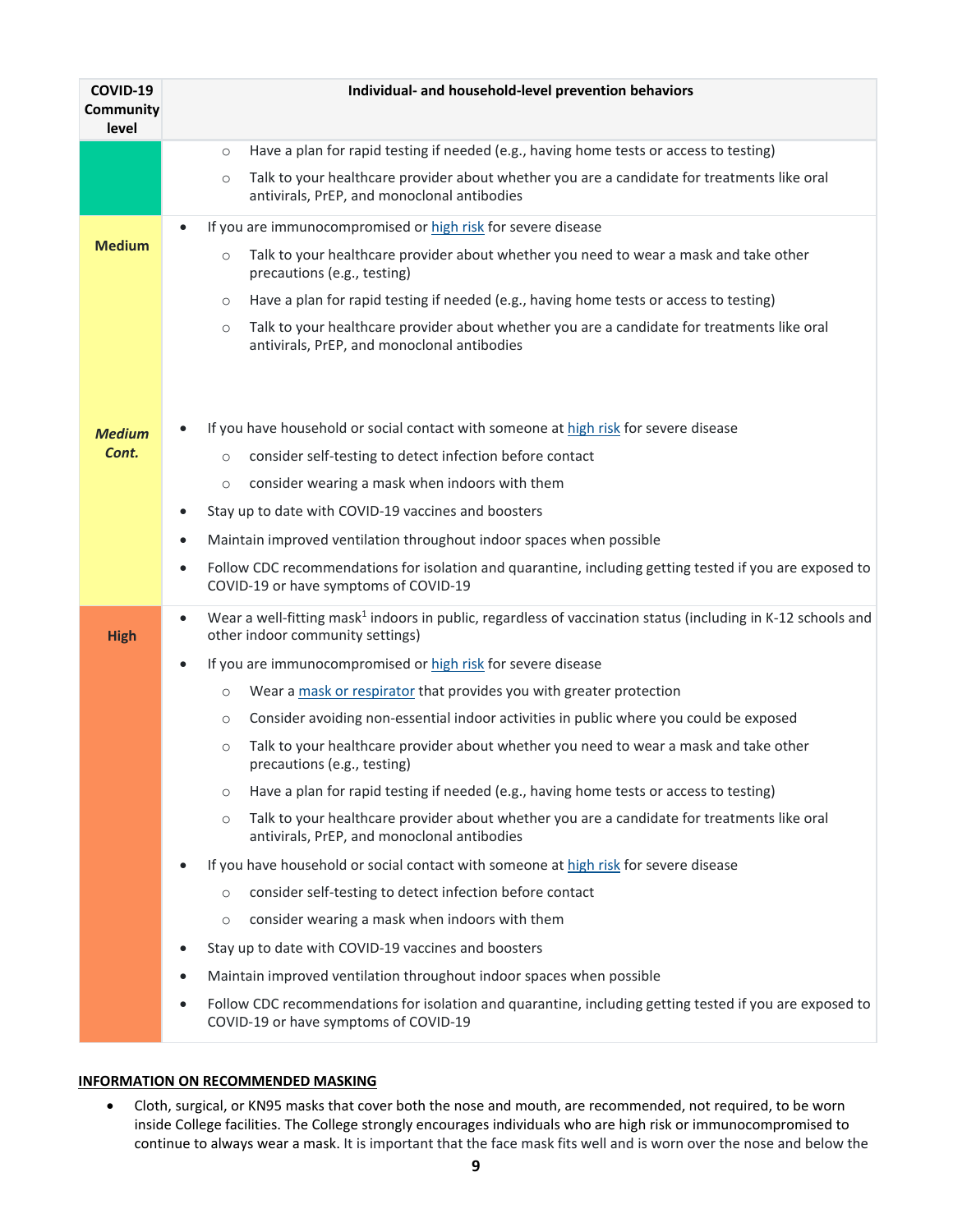chin. If the face mask is removed for a break or to eat/drink, you should remain at least 6 feet away from all other people.

- • There may also be conditions or extenuating circumstance in which students or staff may still be required to wear masks. We ask that you respectfully comply.
- • Do masks prevent the spread of illness 100%? No, some viruses can get through masks, but they can reduce the spread significantly**.** Do some masks work better than others? Yes, but any mask is better than no mask**.** And a mask that fits you well and that you will wear when around others may be the best choice for you.
- • To learn more about which masks, including which masks provide the best protection and the Dos and Don'ts of mask wearing, visit the Carroll County Health Department'[s Mask Guidance Webpage,](https://cchd.maryland.gov/masking/) https://cchd.maryland.gov/masking/.
- For more mask tips, visit th[e CDC's Guide to Masks,](https://www.cdc.gov/coronavirus/2019-ncov/prevent-getting-sick/about-face-coverings.html) [https://www.cdc.gov/coronavirus/2019-ncov/prevent-getting-](https://www.cdc.gov/coronavirus/2019-ncov/prevent-getting-sick/about-face-coverings.html) [sick/about-face-coverings.html a](https://www.cdc.gov/coronavirus/2019-ncov/prevent-getting-sick/about-face-coverings.html)nd CDC'[s Types of Masks and Respirators,](https://www.cdc.gov/coronavirus/2019-ncov/prevent-getting-sick/types-of-masks.html) <https://www.cdc.gov/coronavirus/2019> ncov/prevent-getting-sick/types-of-masks.html.
- • Having received one, both and booster doses of the vaccine does not replace the requirements for wearing a mask, practicing physical distancing, and other safety guidelines. Face coverings are one of the most effective ways to prevent the spread of COVID when worn consistently and accurately. Face Shields do not protect others from droplet spread without the required face covering.
- • If the College has a need to impose a mask requirement during the Summer Semester and a student or campus guest has a licensed healthcare provider's note documenting a valid medical reason for not wearing a face covering, then a face shield will be accepted as an alternative. Students are required to provide a copy of their healthcare provider's exemption note t[o StudentCareCovidResponseTeam@carrollcc.edu](mailto:StudentCareCovidResponseTeam@carrollcc.edu) or Dr. DaVida Anderson, Director of Student Care & Integrity a[t danderson3@carrollcc.edu.](mailto:danderson3@carrollcc.edu) A College letter will be provided to the student for confirmation.
- • Masks will continue to be available at the Information Desk located inside the main entrance of the A building and Campus Police.
- **We remain confident that wearing a face mask consistently and correctly, along with staying up to date on vaccinations, including Booster doses, will minimize the risk of COVID-19 transmission on campus.**

# <span id="page-9-0"></span> **PREVENTION AND STOP THE SPREAD**

 For additional recommendations regarding prevention and stop the spread reminders, please visit: <https://www.cdc.gov/coronavirus/2019-ncov/prevent-getting-sick/prevention.html>

## <span id="page-9-1"></span>**MODIFICATION to FACILITIES**

- 1. Engineering Controls: (use of engineered machinery or equipment which can eliminate or reduce exposure to a hazard)
	- a. Physical Barriers
		- $\circ$  Installed plexiglass sneeze guard barriers on office Reception Area desks.
	- b. Air Quality
		- o Used high quality double pleated MERV-11 air filters in HVAC units.
		- o Installed UV germicidal irradiation lights in HVAC system.
		- $\circ$  Followed a preventive maintenance schedule to change filters on a frequency that exceeds industry standard and manufacturer recommendations.
		- o Introduced large amounts of fresh air into the system that exceeds ASHRAE recommendations.
		- $\circ$  Continually monitor and adjust air flow to optimize temperature and humidity conditions, exchanging air in rooms up to ten times per hour.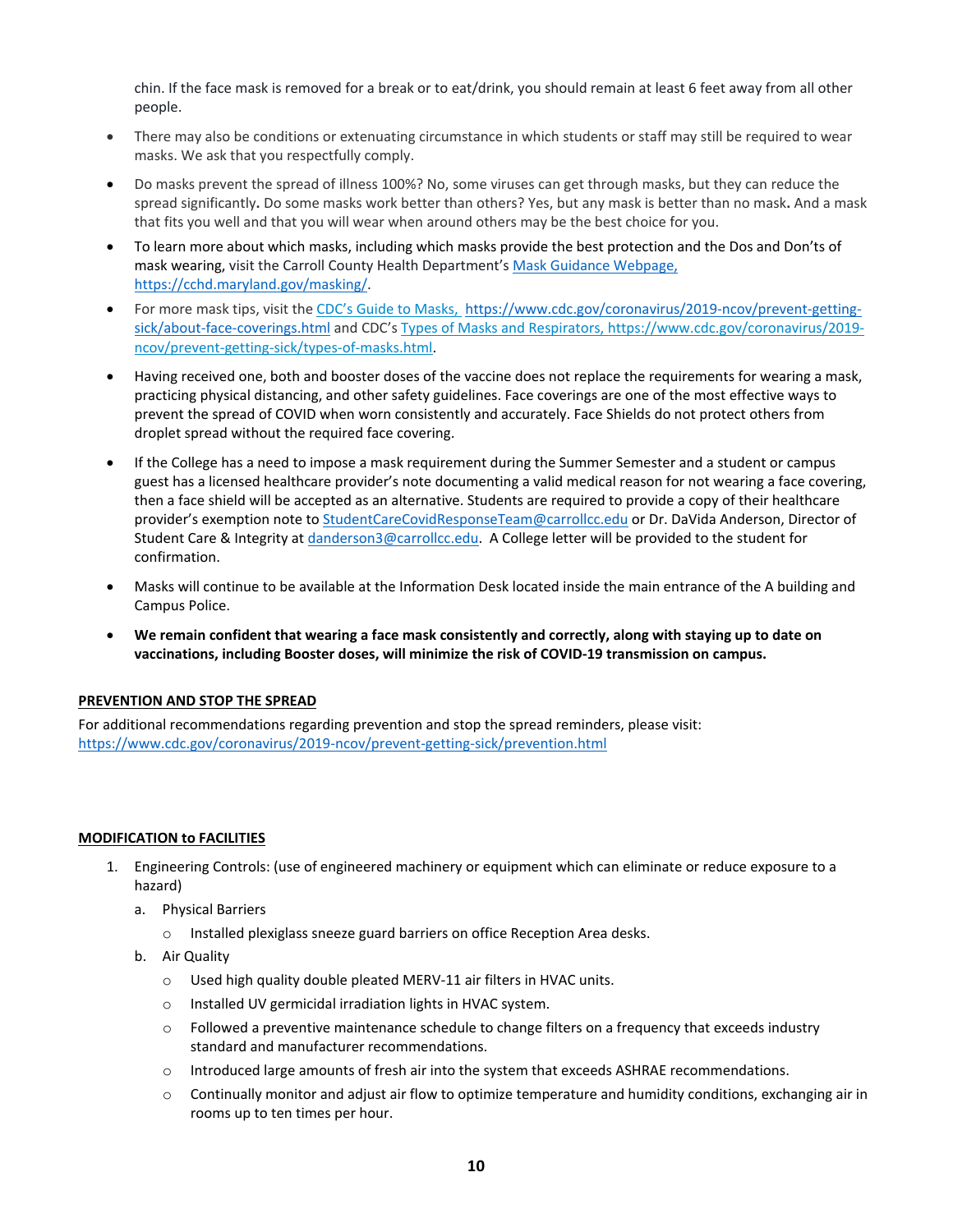- 2. Administrative Controls: (changes in work procedures which can reduce the duration, frequency, or severity of exposure to a hazard)
	- a. Facilities Signage and Equipment
		- o Placed CDC "Stop the Spread" information flier/poster in all classrooms, restrooms, common areas, and office suites during the pandemic.
		- $\circ$  Placed pedestal style hand-sanitizer dispensers at building entrance doors and other high traffic areas.
		- o Placed wall mount hand-sanitizer dispensers in all classrooms.
		- o Provided cloth face coverings (surgical style masks), cloth face coverings with a clear front panel, and/or clear face shields to all employees as defined by area and/or academic need.
	- b. Facilities Procedures
		- o Added an EPA "List N Disinfectant" to Environmental Services inventory with plans to sanitize high touch surfaces daily, or multiple times daily. "List N Disinfectants" meet EPA's criteria for use against SARS-CoV-2 (COVID-19).
		- $\circ$  Requiring anyone who is sick to remain home and seek medical advice.

# <span id="page-10-0"></span>**CLASSROOM/LAB/OFFICE SAFETY**

- Cleaning supplies are available in each classroom/lab and office for self-cleaning throughout the day.
- Facilities staff will thoroughly clean all instructional spaces and common areas used each evening.
- Hand washing and/or hand sanitizing protocols apply to everyone each time they enter a classroom or Lab.
- • All course specific Laboratory Safety Agreements requirements remain in effect. For more information, visit: <https://www.carrollcc.edu/labsafety/>

### <span id="page-10-1"></span>**MISCELLANEOUS PROCEDURES**

- Our student and employee **Technology Loaner Program** will continue to be offered. Please encourage all students who need technology to submit a Technology Request Form as soon as possible[. Student Technology Request Form.](https://forms.office.com/r/6GSGi8y4Qu)
- • Hotspots will no longer be part of the Technology Loaner Program as of May 31, 2022. Students are encouraged to apply for the Federal Affordable Connectivity Program (ACP). To learn more about the ACP visit: [https://acpbenefit.org/.](https://acpbenefit.org/) The College will provide additional information before the Summer 2022 Semester.
- "Opt-In" to MD COVID Alert on your cell phone. https://covidlink.maryland.gov/content/mdcovidalert/
- Please schedule meetings, including 1:1 meetings, virtually whenever possible.
- • When holding meetings in-person, in addition to wearing masks, please try to physically distance 6ft apart when possible. If that is not possible, it's recommended to schedule meetings via MS Teams.

### <span id="page-10-2"></span>**[CARROLL ATHLETICS](https://www.carrolllynx.com/landing/index)**

- • Intercollegiate athletics will be subject to the Maryland Department of Health Directive and Order Regarding Community Recreations. Leisure Cultural and Sporting Gathering Events, Pursuant to Executive Order No. 2020-06- 10-01; And:
- Subject to the guidelines from the NJCAA Region Athletics COVID-19 Polices and Best Practices.
- • All Carroll athletes, coaches, visiting athletic teams and spectators are encouraged to wear a mask inside all College Facilities.
- Carroll's athletes and coaches need to adhere to all host college/team COVID-19 related guidelines and policies when scheduled for an away event.
- • Athletes who are not fully vaccinated are strongly encouraged to wear face masks between practice drills, on the sidelines, arriving and departing from the playing facility, and during shared transportation to/from an event. Any face mask that becomes saturated with sweat should be changed immediately.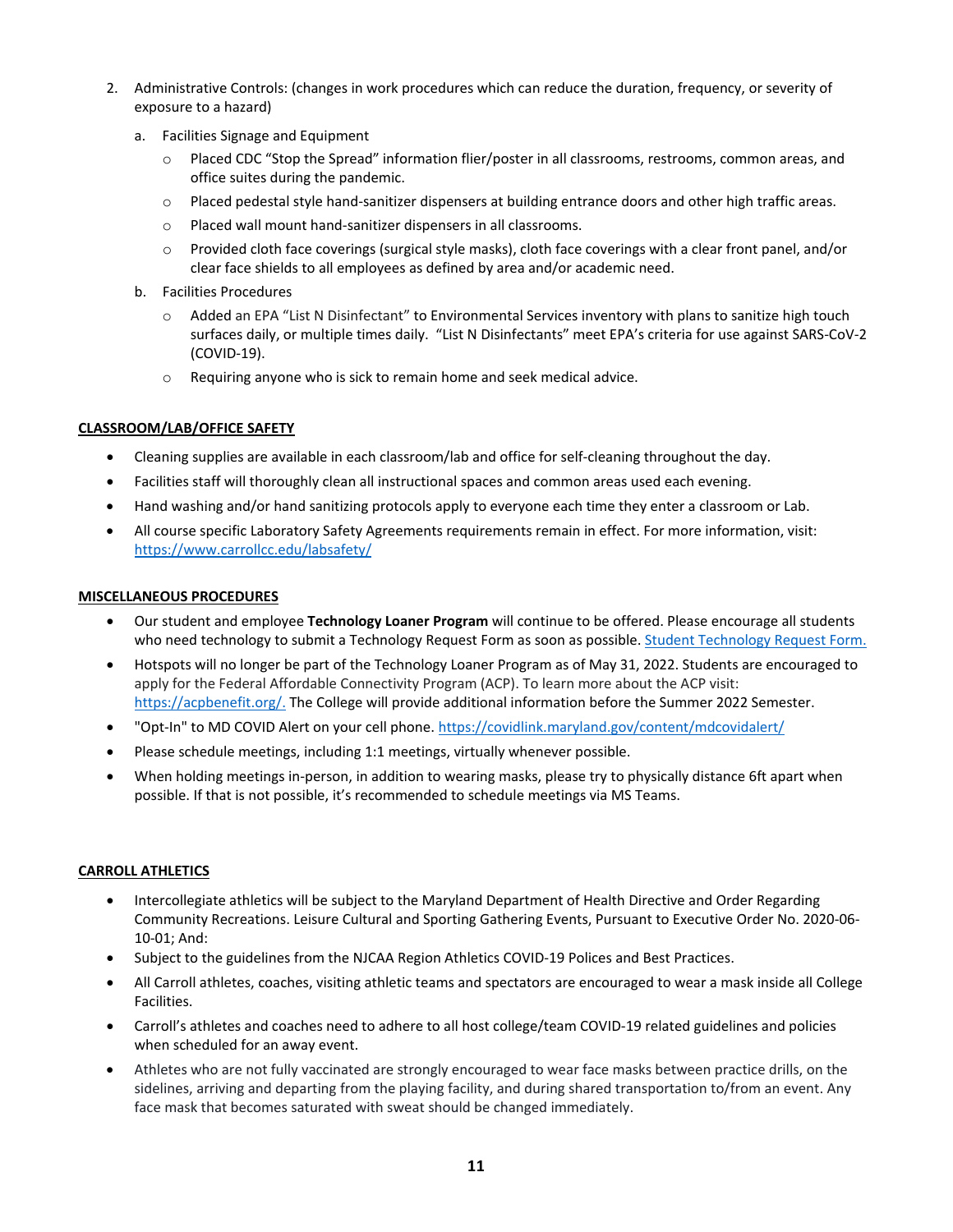- • According to the CCHD, most transmission associated with outdoor sports has been related to off-field activities, such as sharing meals and during transportation in private vehicles where people were unmasked or partially masked. The College strongly encourages all Carroll athletes, coaches, and visiting teams to wear a mask correctly and consistently during shared transportation for scheduled sporting events. Do not share food or drink and all participants are encouraged to bring their own water bottles.
- • According to the CCHD, no one should attend any sports function as a spectator if they are exhibiting signs or symptoms of COVID-19 or are currently in quarantine for an exposure. Parents and other spectators with high-risk health conditions should strongly consider not attending indoor events or events held outdoors where appropriate physical distancing cannot be maintained.

# <span id="page-11-0"></span>**FITNESS CENTER AND GYM USE**

- Users may choose to mask at any time and physically distance when possible.
- The Fitness Center and Gym will be open to authorized users including current students, employees, and retirees.
- Authorization requires a current class schedule and/or photo identification.
- User check-in is required at the Fitness Center desk.
- Users are asked to wipe down all touch areas of machines and equipment before and after use.
- Locker rooms will be accessible. Users are encouraged to wear a mask inside Carroll locker rooms.
- Water is available in the Fitness Center, but cups are not. Users must bring their own refillable bottles.

### <span id="page-11-1"></span>**THEATER USE AND CONFERENCING FACILITIES**

- • The Theater in the Scott Center will continue to require masks until further notice. For more information, please contact Sophie Barden, Coordinator Theater Operations, at **sbarden@carrollcc.edu**
- • The Bollinger Family Conference Center (Room K100) will continue to encourage masks to be worn, but they will not be required. For more information, please contact Shanna Kibler, Senior Director CET Operations, at [skibler@carrollcc.edu.](mailto:skibler@carrollcc.edu)
- Internal use for course work will take priority over external groups as is currently the practice.
- • As always, all room/space scheduling is reserved in 25Live through the appropriate channels or through Julie Shoul, Facilities and Scheduling Specialist, at *jshoul@carrollcc.edu.* Please keep in mind that any special circumstances affecting the overall campus schedule must be brought to our attention in advance as Facilities and Campus Police staffing will be impacted.

# **Designated COVID-19 Points of Contact for COVID Related Notification & Documentation**

- • **For Students**  Dr. DaVida Anderson, Director of Student Care & Integrity[, danderson3@carrollcc.edu,](mailto:danderson3@carrollcc.edu) 410-386-8217 or email [StudentCareCovidResponseTeam@carrollcc.edu.](mailto:StudentCareCovidResponseTeam@carrollcc.edu)
- **For Employees**  Human Resources Department[, HR@carrollcc.edu,](mailto:HR@carrollcc.edu) 410-386-8030.
- **Media Inquiries & Health Department Liaison Jacquie Brager, Director of Risk Management, [jbrager@carrollcc.edu,](mailto:jbrager@carrollcc.edu) 410-386-8491**